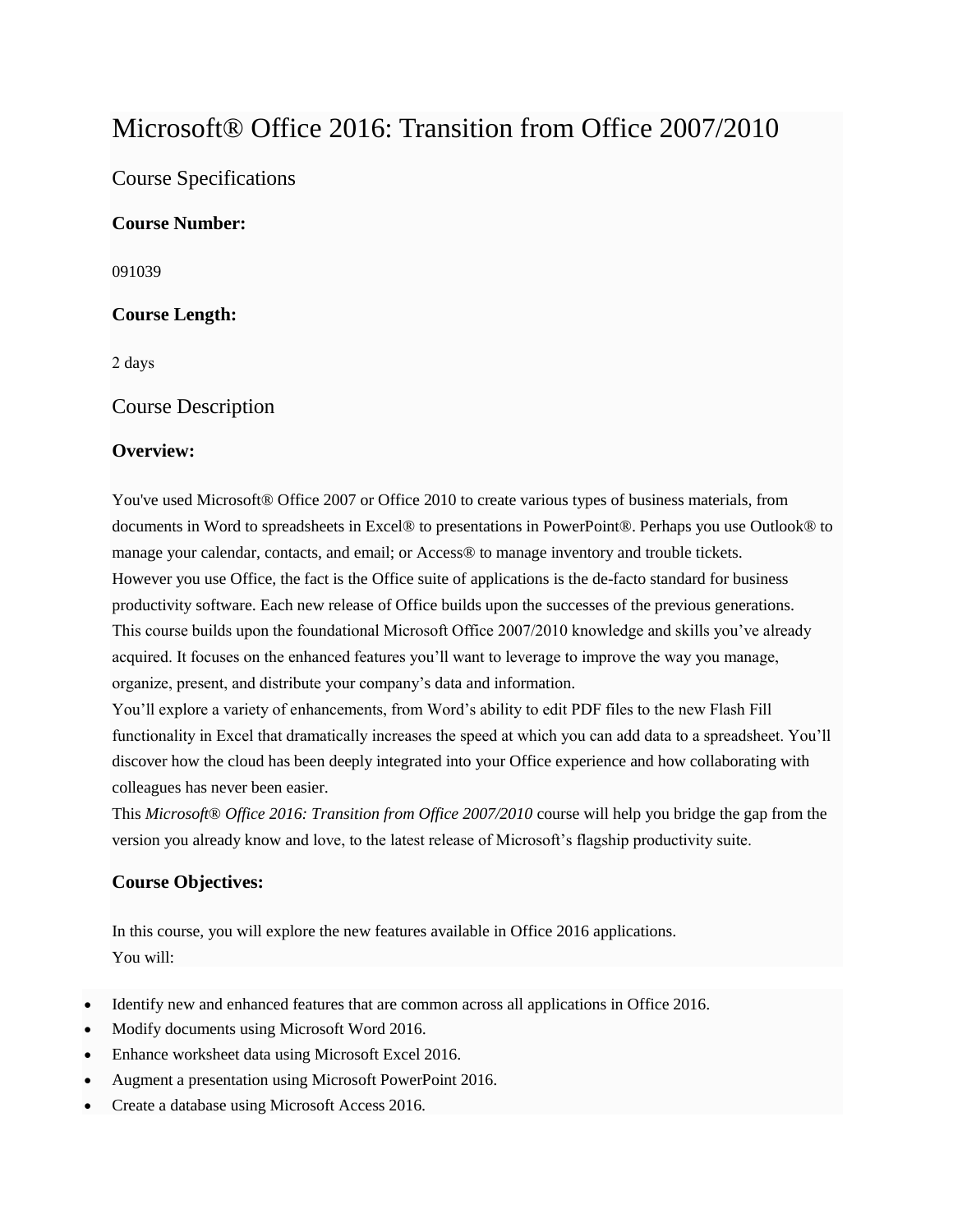Utilize mail, calendars, contacts, and tasks in Microsoft Outlook 2016.

#### **Target Student:**

This course is designed for individuals who already have foundational knowledge and skills in Office 2007 or Office 2010, and are interested in transitioning from an earlier Office version to Office 2016. This course is also designed for those individuals who may be interested in some of the new features available in the Office 2016 suite of products.

## **Prerequisites:**

To ensure your success in this course, you will need to have familiarity with either the Office 2007 or Office 2010 suite of products, including Word, Excel, PowerPoint, Access, and Outlook. Additionally, you need to be familiar with how Windows® 10 operates. To meet these prerequisites, you can take any one or more of the following Logical Operations courses:

- *Microsoft® Office Word 2010: Part 1*
- *Microsoft® Office Excel® 2010: Part 1*
- *Microsoft® Office PowerPoint® 2010: Part 1*
- *Microsoft® Office Access® 2010: Part 1*
- *Microsoft® Office Outlook® 2010: Part 1*
- *Microsoft® Windows®10: Transition from Windows® 7*

## Course-specific Technical Requirements

## **Hardware**

For this course, you will need one computer for each student and one for the instructor. Each computer will need the following minimum hardware configurations:

- 1 GHz or faster 32-bit (x86) or 64-bit (x64) processor (You may want to check that your processor meets Microsoft's requirements prior to installation.)
- Projection system to display the instructor's computer screen
- 2 gigabyte (GB) RAM (32-bit) or 4 GB RAM (64-bit)
- 16 GB (32-bit) or 20 GB (64-bit) hard drive with at least 3 GB free hard disk space available for Office 2016 installation
- DVD-ROM drive
- Keyboard and mouse (or other pointing device)
- 1,024 x 768 resolution SVGA monitor
- Network card and cabling for local network access
- Internet access with no password required (through Wi-Fi, cabled Ethernet, or mobile broadband)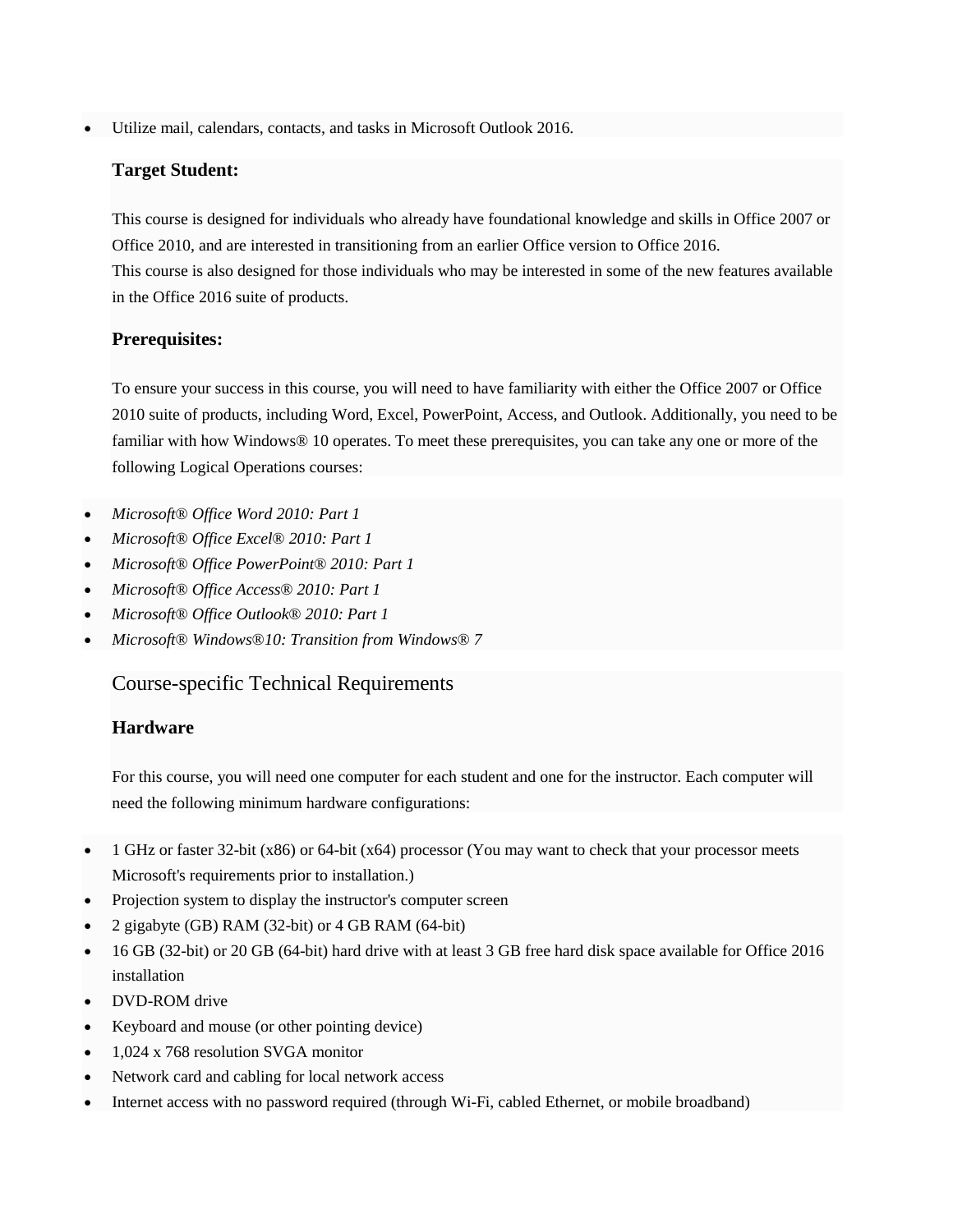(Optional) Printer or an installed printer driver

#### **Software**

- Microsoft® Windows® 10
- Microsoft® Office Professional 2016

## Course Content

#### **Lesson 1: Getting Started with Microsoft Office 2016**

**Topic A:** Common Features Topic B: Office 2016 and the Cloud

#### **Lesson 2: Working with Microsoft Word 2016**

**Topic A:** Edit a PDF **Topic B:** Work with Tables **Topic C:** Embed Videos **Topic D:** Edit Documents **Topic E:** Read Documents

#### **Lesson 3: Working with Microsoft Excel 2016**

**Topic A:** Streamline Workflow in Excel Using Templates **Topic B:** Accelerate Data Entry with Flash Fill **Topic C:** Incorporate Charts **Topic D:** Analyze Data

#### **Lesson 4: Working with Microsoft PowerPoint 2016**

**Topic A:** Apply a Theme **Topic B:** Incorporate Objects **Topic C:** Leverage the Enhanced Presenter View **Topic D:** Collaborate with Others on a Single Presentation

#### **Lesson 5: Working with Microsoft Access 2016**

**Topic A:** Explore Web Apps **Topic B:** Utilize Templates in Access

#### **Lesson 6: Working with Microsoft Outlook 2016**